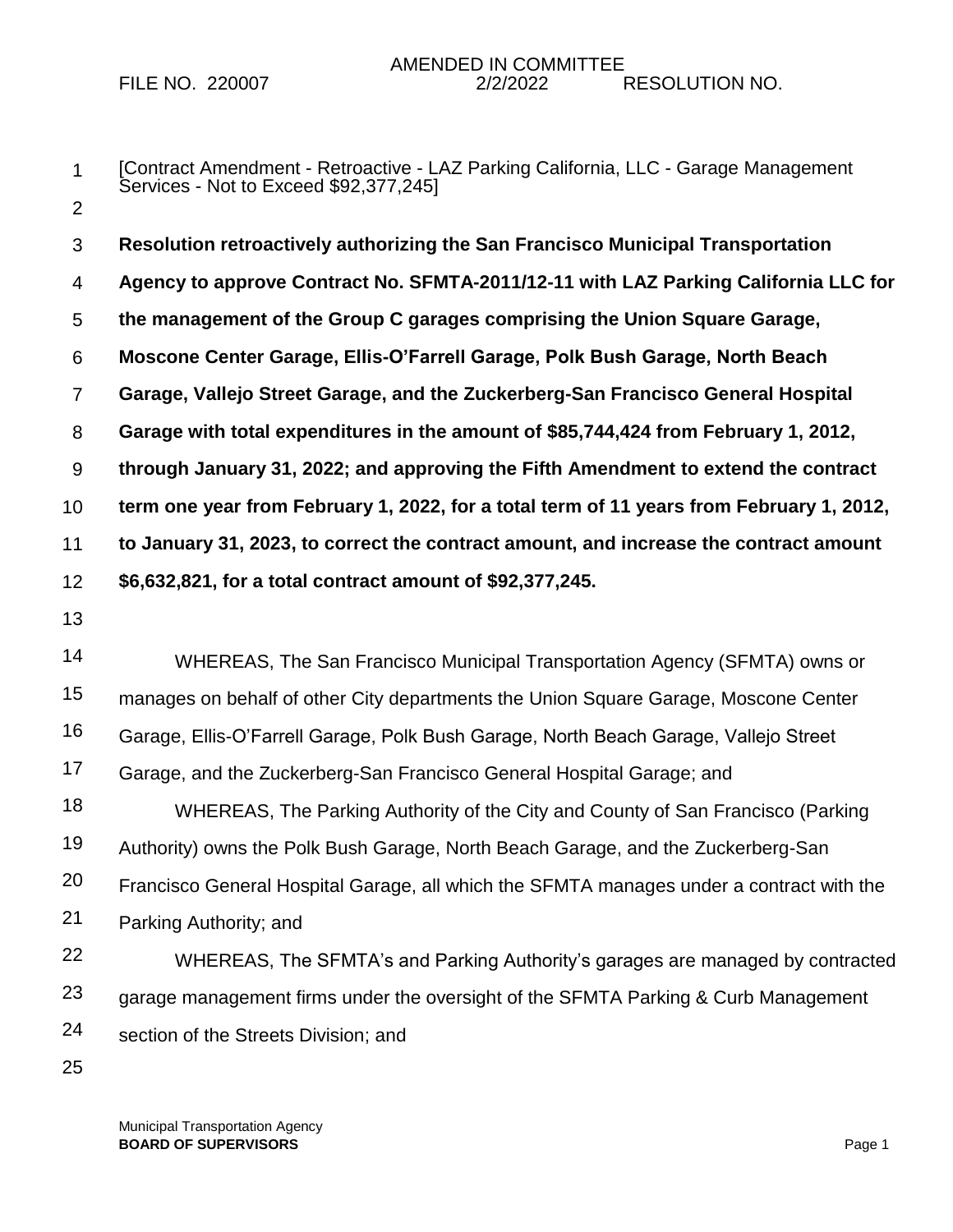1 2 3 4 5 6 7 8 9 10 11 12 13 14 15 16 17 18 19 20 21 22 23 24 25 WHEREAS, On December 6, 2011, the SFMTA Board of Directors and the Parking Authority Commission approved Contract No. SFMTA-2011/12-11 with LAZ Parking California, LLC, in an amount not to exceed \$907,920 and a base term of six years and option to extend the term three more years for the management of Group C garages, comprising the Moscone Center Garage, Polk Bush Garage, North Beach Garage, Vallejo Street Garage, and the Zuckerberg-San Francisco General Hospital Garage; and WHEREAS, Four prior amendments to Contract No. SFMTA-2011/12-11 extended the term five years, added the Ellis O'Farrell Garage and Union Square Garage to Group C, and added \$550,122 to the contract amount (calculated only using management fees and excluding garage operating expenses); and WHEREAS, Due to apparent staff error, for purposes of determining the application of Charter section 9.118(b), the contract amount was previously calculated only using the management fees paid to the contractor, and staff have subsequently determined that total expenditures incurred under the contract should be included in the contract amount; and WHEREAS, The total expenditures under this contract (that were previously excluded from calculation of the contract amount) through January 31, 2022, are \$85,744,424, and total anticipated expenditures are \$6,632,821, for a total contract amount not to exceed \$92,377,245; and WHEREAS, The proposed Fifth Amendment to Contract No. SFMTA-2011/12-11 will extend one more year and add \$6,632,821 to the contract amount, for a total term of 11 years and a contract amount of \$92,377,245; and WHEREAS, The proposed term extension will provide SFMTA staff additional time to issue an RFP and complete a competitive process to select garage management firms for

Municipal Transportation Agency **BOARD OF SUPERVISORS** Page 2